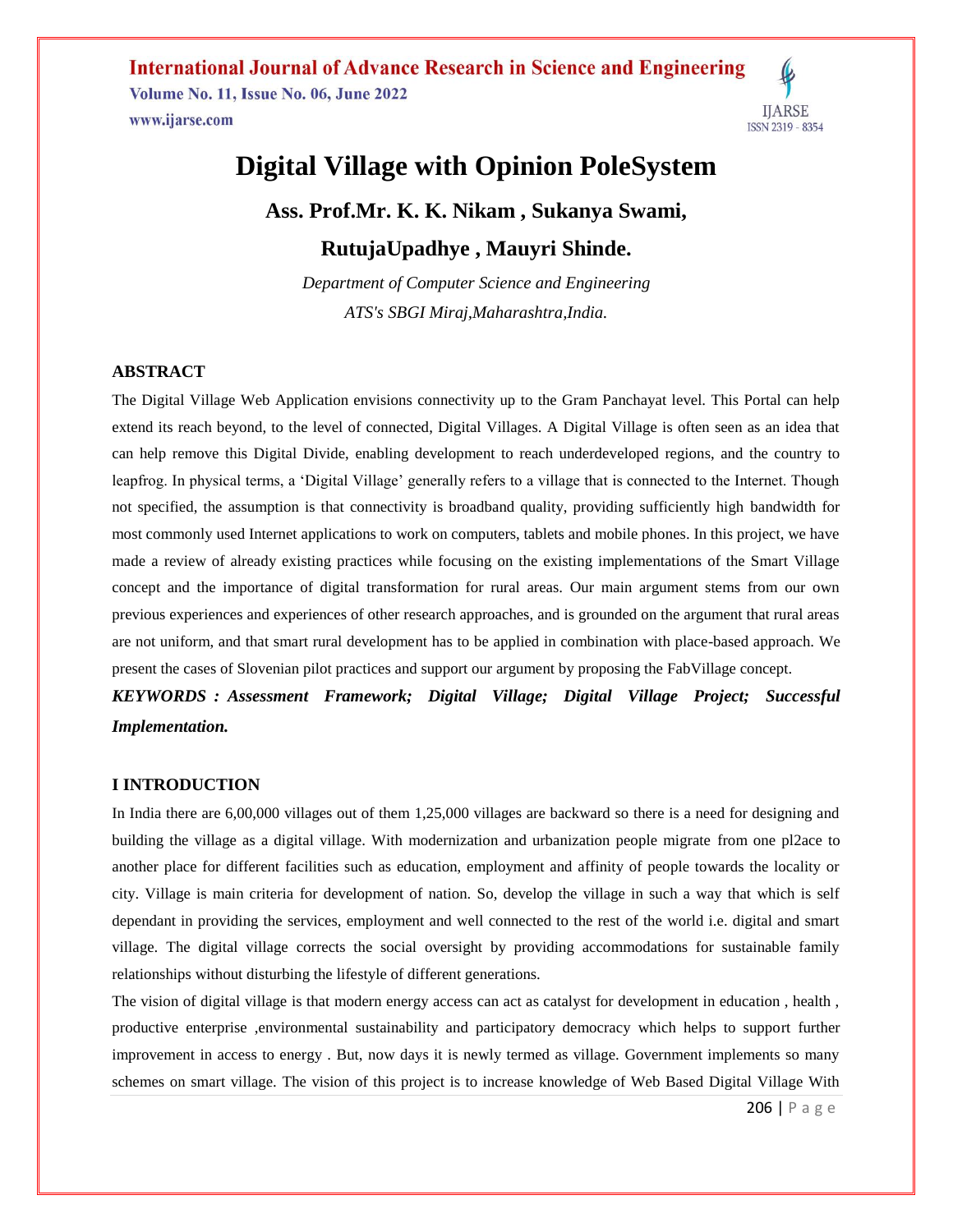### **International Journal of Advance Research in Science and Engineering Volume No. 11, Issue No. 06, June 2022** www.ijarse.com **ISSN 2319 - 8354**



#### **II RELATED WORK**

Today the world is being globalizes and the first requirements of it are that all systems are faster and accurate. So, to overcome the problems in manual system we design a proposed system.In our project, "Digital Village with Opinion Pole", we have converted manual system to computerized system. In which documentation part is removed and Time Saved. This is the main advantage of our system.Proposed system is software to computerized village System which will help the administrator to maintain all villages records.The villages who want to join website enroll the detailson form with the help of admin. so, it takes less time and is more accurate.When login is submitted by the student the village details of each village is saved in village detail register.

### **III SYSTEM DESCRIPTION**

In this system we converted manual system to computerized system. In computerized system keeping and storing record is very easy.

Modules Of Project :

Opinion Poll : We can add your own opinion.Add question and answers.Results of the opinion poll conducted by grampanchayat.

Government Schemes : In this module, you can add government schemes and also see updated government schemes. Current Affairs : See updated current affairs also see more details about current affairs.

Suggestion Box : Add suggestions in suggestion module and also see suggestions. Add questions and answers in suggestions box.

Tourist Place : In this module, add tourist places.We can also insert distance from village to tourist place.

Notice/Complaint : In villages, If Improper services are provided then we can add this service to this complaint box they can take action against them and provide proper services.

**IIARSE**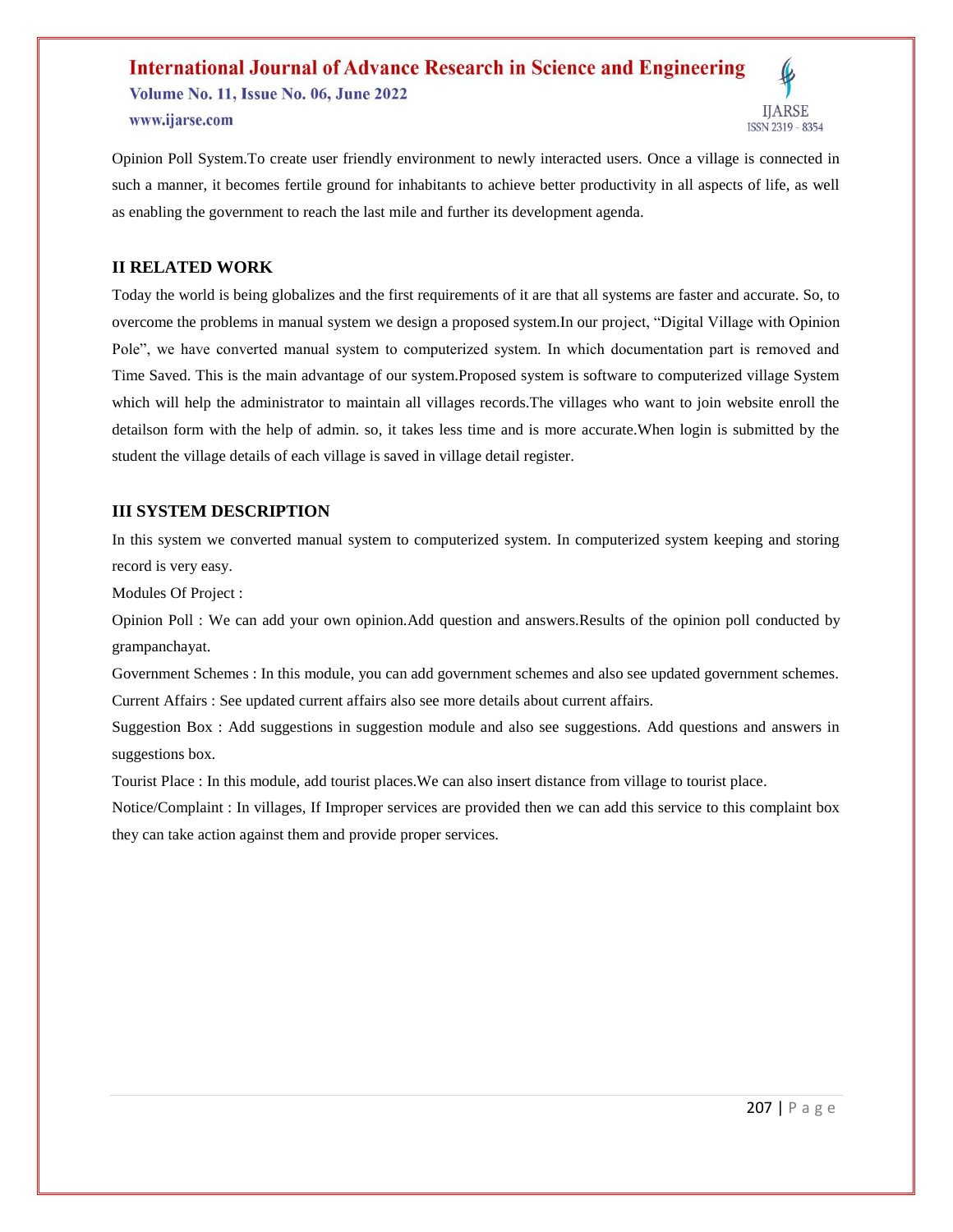#### **International Journal of Advance Research in Science and Engineering**  $\pmb{\varphi}$ **Volume No. 11, Issue No. 06, June 2022**  $\begin{array}{c} \text{IJARSE} \\ \text{ISSN 2319 - 8354} \end{array}$ www.ijarse.com

## **SYSTEM DESIGN**



**Fig. System Architecture**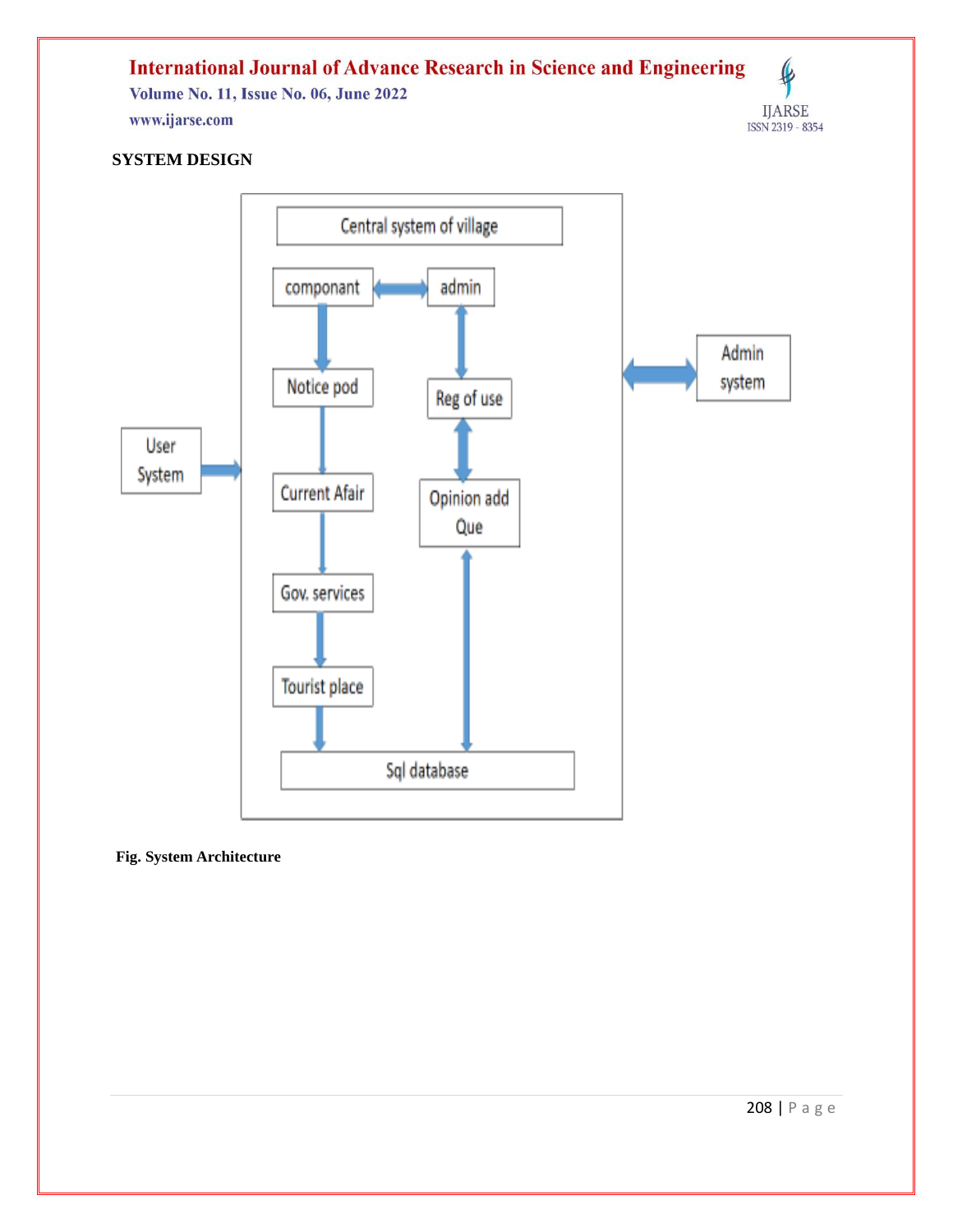## **International Journal of Advance Research in Science and Engineering**

Volume No. 11, Issue No. 06, June 2022 www.ijarse.com



## **IV RESULT ANALYSIS**

### **Prototype 1 : Home Page**



### **Fig .It is a default page**

|                 | DIGITAL VILLAGE LOGIN |  |
|-----------------|-----------------------|--|
| Your Username*  |                       |  |
| admin           |                       |  |
| Your Password * |                       |  |
|                 |                       |  |
| LOGIN           |                       |  |

### **Prototype2:AdminLogin**

### **Fig.It shows the Admin login**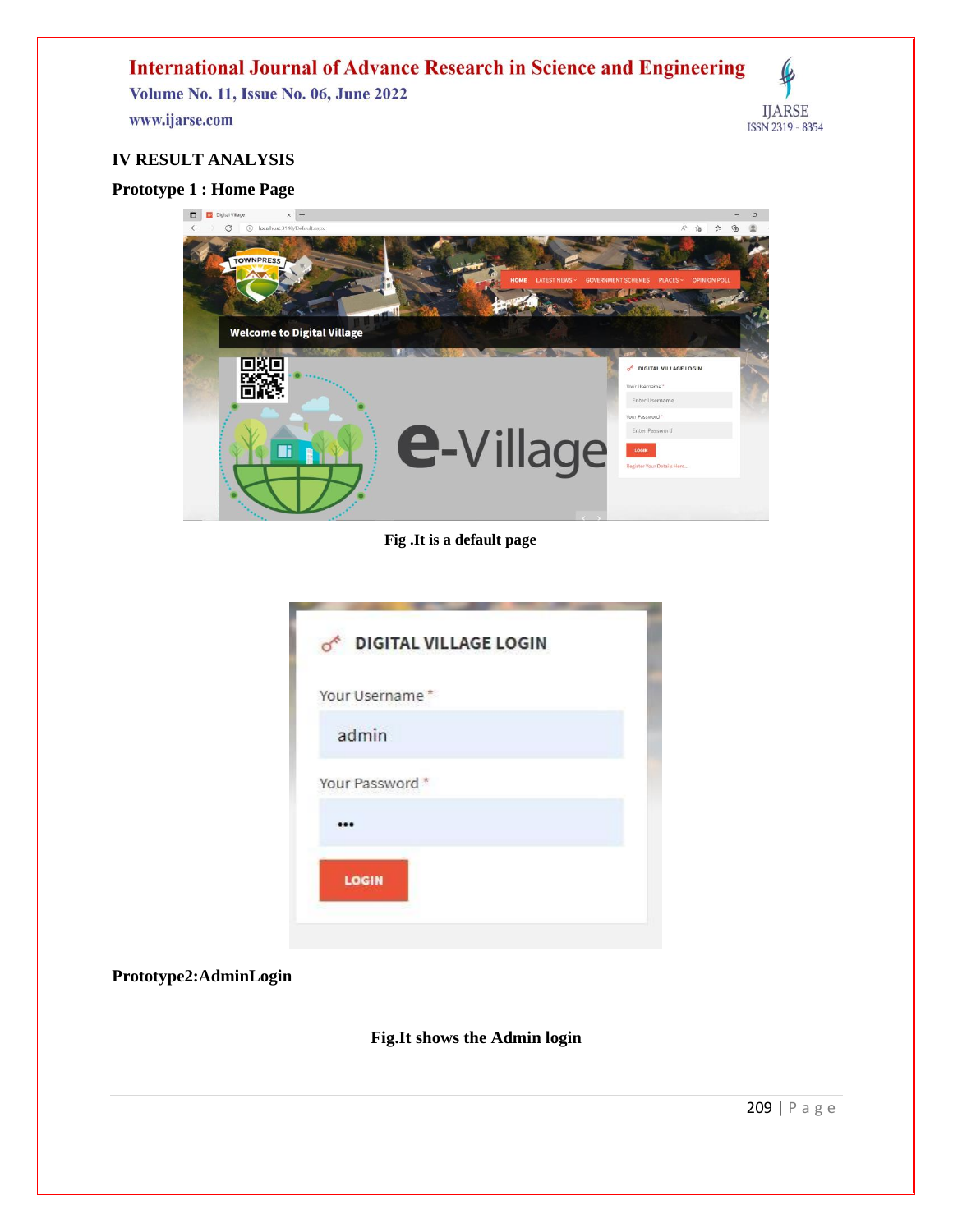

## **Prototype3:PersonSign up**

| Enter Your Name           |                |  |  |
|---------------------------|----------------|--|--|
| Your Gender*              |                |  |  |
| $\odot$                   | $\circledcirc$ |  |  |
| Male                      | Female         |  |  |
| Your Mobile Number        |                |  |  |
| Enter Your Mobile Number  |                |  |  |
| Your Home Number          |                |  |  |
| Enter Your Home Number    |                |  |  |
| Your Home Name (Optional) |                |  |  |
| Enter Your Home Name      |                |  |  |
| Your Home Address *       |                |  |  |
|                           |                |  |  |

### **Fig.Itshows thepersonsign up**

### **Prototype4:AddVillage Page**

| Digital Village Admin Panel                     |                                                                |  |  |  |  |
|-------------------------------------------------|----------------------------------------------------------------|--|--|--|--|
| Q                                               | <b>WEALT</b><br>ADD NEW VILLAGE                                |  |  |  |  |
| Administrator<br>8748748748                     | <b>Village Name</b><br>F<br>Enter Village Name<br>$\mathbf{v}$ |  |  |  |  |
| <b>MAIN NAVIGATION</b>                          | Pincode                                                        |  |  |  |  |
| $\hat{m}$ Villages                              | $+$<br>Enter Pin Code                                          |  |  |  |  |
| $\blacksquare$<br><b>Current Affairs</b>        | $+$<br>State<br>Enter State                                    |  |  |  |  |
| <b>Government Schemes</b><br>۱Ď                 | $+$<br><b>District</b>                                         |  |  |  |  |
| $\circ$<br><b>Tourist Places</b>                | $+$<br><b>Enter District</b>                                   |  |  |  |  |
| <b>COL</b><br><b>Notices/Complaints Section</b> | $+$<br>Taluka                                                  |  |  |  |  |
| $\cdots$<br><b>Opinion Poll</b>                 | Enter Taluka<br>$+$                                            |  |  |  |  |
|                                                 | <b>Location on Map</b><br>Location on Google Map               |  |  |  |  |

### **Fig.Itshows theaddingofvillage**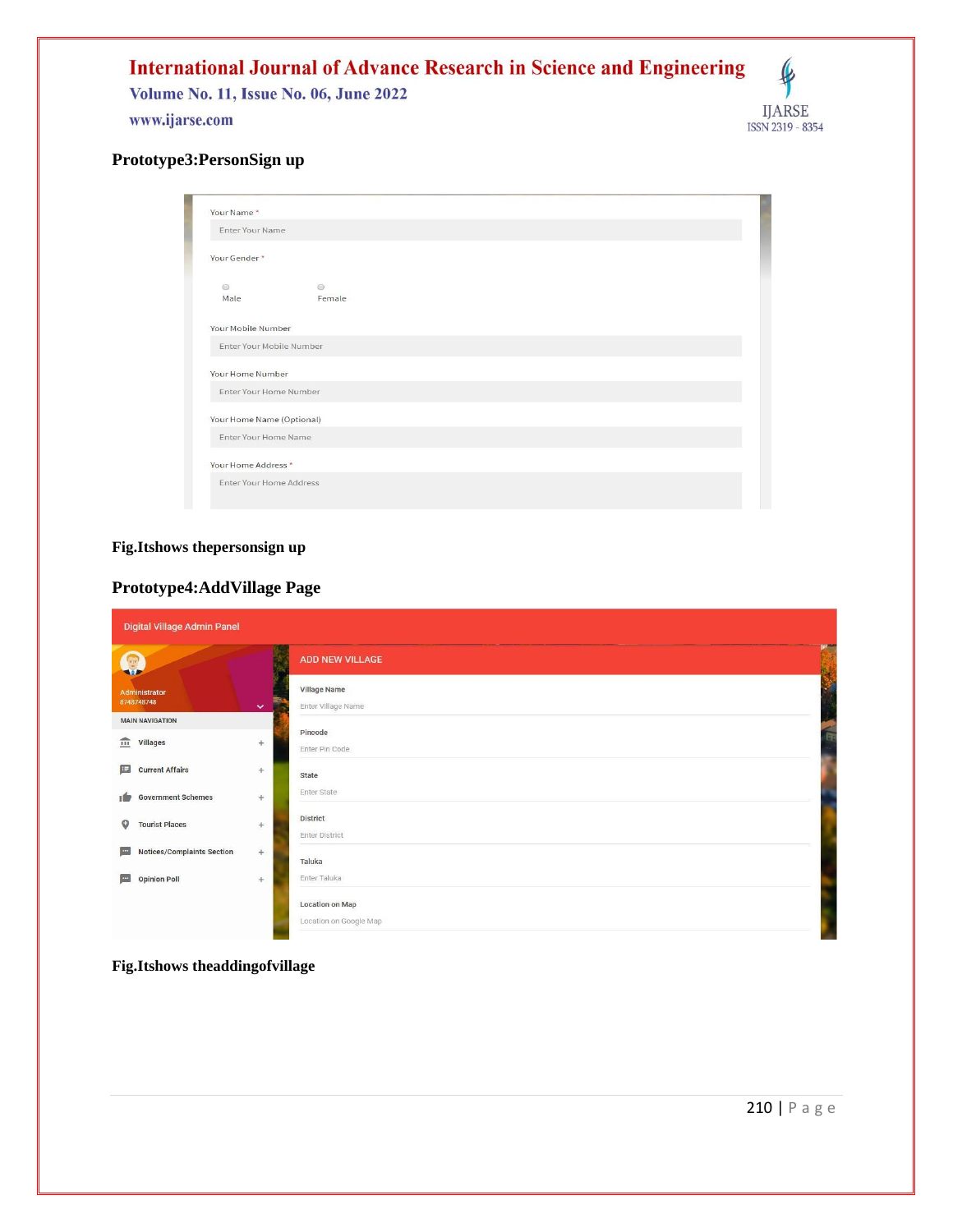

### **Prototype5:AddCurrentAffairs Page**

| Digital Village Admin Panel            |                                                                                                                                                                                                                                                                    |  |
|----------------------------------------|--------------------------------------------------------------------------------------------------------------------------------------------------------------------------------------------------------------------------------------------------------------------|--|
|                                        | <b>All the property of the All the County of the County of the County of the County of the County of the County of the County of the County of the County of the County of the County of the County of the County of the County </b><br>ADD TODAYS CURRENT AFFAIRS |  |
| Administrator<br>8748748748            | Heading<br>$\checkmark$                                                                                                                                                                                                                                            |  |
| <b>MAIN NAVIGATION</b>                 | Enter Heading                                                                                                                                                                                                                                                      |  |
| <b>III</b> Villages                    | $+$<br><b>Details</b>                                                                                                                                                                                                                                              |  |
| E<br><b>Current Affairs</b>            | <b>Enter Details</b><br>$+$                                                                                                                                                                                                                                        |  |
| <b>Government Schemes</b>              | $^{+}$                                                                                                                                                                                                                                                             |  |
| o<br><b>Tourist Places</b>             | Save<br>$+$                                                                                                                                                                                                                                                        |  |
| <b>Notices/Complaints Section</b><br>m | $+$                                                                                                                                                                                                                                                                |  |
| <b>Opinion Poll</b><br>m.              | $+$                                                                                                                                                                                                                                                                |  |
|                                        |                                                                                                                                                                                                                                                                    |  |

**Fig.Itshowsthecurrentaffairs page**

**Proto type6: Add Government Schemes Page**

| <b>Digital Village Admin Panel</b> |                             |              |                                                                         |  |  |
|------------------------------------|-----------------------------|--------------|-------------------------------------------------------------------------|--|--|
| $\epsilon$<br><b>SAP</b>           |                             |              | <b>AND AND AND AND ARREST OF A PARTIES</b><br>ADD NEW GOVERNMENT SCHEME |  |  |
|                                    | Administrator<br>8748748748 | $\checkmark$ | <b>Scheme Heading</b>                                                   |  |  |
|                                    | <b>MAIN NAVIGATION</b>      |              | Enter Scheme Heading                                                    |  |  |
|                                    | <b>III</b> Villages         | $+$          | <b>Scheme Details</b>                                                   |  |  |
| 圓                                  | <b>Current Affairs</b>      | $+$          | Enter Scheme Details                                                    |  |  |
| ۱Ď                                 | <b>Government Schemes</b>   | $+$          | Logo                                                                    |  |  |
| o                                  | <b>Tourist Places</b>       | $+$          | Choose File No file chosen<br>Website                                   |  |  |
| $\left  \cdots \right $            | Notices/Complaints Section  | $+$          | Enter Website                                                           |  |  |
| $\sim$                             | <b>Opinion Poll</b>         | $+$          |                                                                         |  |  |
|                                    |                             |              | Save                                                                    |  |  |
|                                    |                             |              |                                                                         |  |  |

**Fig.Itshows thegovernmentschemespage**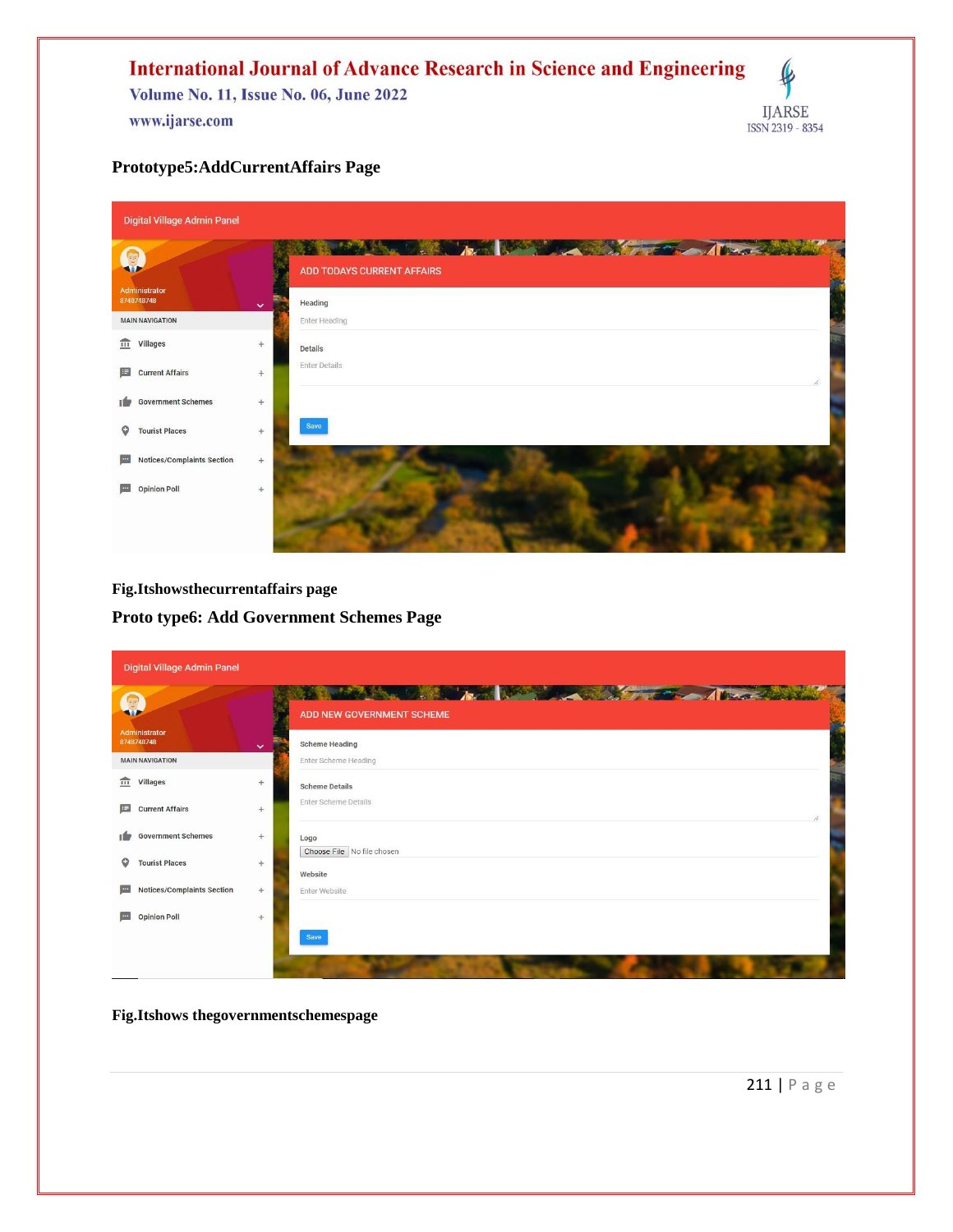

## **Prototype7:AddPageTourist placespage**

| Digital Village Admin Panel                 |                    |                                                            |    |  |
|---------------------------------------------|--------------------|------------------------------------------------------------|----|--|
| $\sqrt{2}$<br><b>SAP</b>                    |                    | ADD NEW TOURIST PLACE                                      |    |  |
| Administrator<br>8748748748                 | FR<br>$\checkmark$ | Heading<br>Enter Tourist Place Heading                     |    |  |
| <b>MAIN NAVIGATION</b>                      |                    | <b>Details</b>                                             |    |  |
| $\frac{1}{111}$ Villages                    | $+$                | Enter Tourist Place Details                                | r. |  |
| <b>Current Affairs</b><br>Е                 | $+$                | Village                                                    |    |  |
| <b>Government Schemes</b><br>۱ŵ             | $+$                | asd<br>$\blacktriangledown$                                |    |  |
| o<br><b>Tourist Places</b>                  | $+$                | Distance from Village (Kms)<br>Enter Distance From Village |    |  |
| <b>Notices/Complaints Section</b><br>$\sim$ | $+$                | Logo                                                       |    |  |
| <b>Opinion Poll</b><br>▥                    | $+$                | Choose File No file chosen                                 |    |  |
|                                             |                    | Save                                                       |    |  |

**Fig.Itshows thetouristplacepage**

**Prototype8:AddNotices/complaintsPage**

| <b>Digital Village Admin Panel</b>     |                     |                                                                                                                                                                                                                                                               |  |
|----------------------------------------|---------------------|---------------------------------------------------------------------------------------------------------------------------------------------------------------------------------------------------------------------------------------------------------------|--|
| $\pi\sigma$                            |                     | <b>All the Manual Street, the Committee of the Committee of the Committee of the Committee of the Committee of the Committee of the Committee of the Committee of the Committee of the Committee of the Committee of the Committ</b><br><b>ADD NEW NOTICE</b> |  |
| Administrator<br>8748748748            | $\checkmark$<br>. . | Heading                                                                                                                                                                                                                                                       |  |
| <b>MAIN NAVIGATION</b>                 |                     | <b>Enter Notice Heading</b>                                                                                                                                                                                                                                   |  |
| <b>111</b> Villages                    | $+$                 | <b>Details</b>                                                                                                                                                                                                                                                |  |
| ⊟<br><b>Current Affairs</b>            | $+$                 | Enter Notice Details                                                                                                                                                                                                                                          |  |
| <b>Government Schemes</b><br>ı film    | $+$                 | Village                                                                                                                                                                                                                                                       |  |
| $\circ$<br><b>Tourist Places</b>       | $+$                 | asd<br>٠                                                                                                                                                                                                                                                      |  |
| Notices/Complaints Section<br>$\cdots$ | $+$                 | Logo<br>Choose File   No file chosen                                                                                                                                                                                                                          |  |
| <b>Opinion Poll</b><br>$\cdots$        | $+$                 |                                                                                                                                                                                                                                                               |  |
|                                        |                     | Save                                                                                                                                                                                                                                                          |  |
|                                        |                     |                                                                                                                                                                                                                                                               |  |

**Fig.Itshowsthenotices/complaintspage**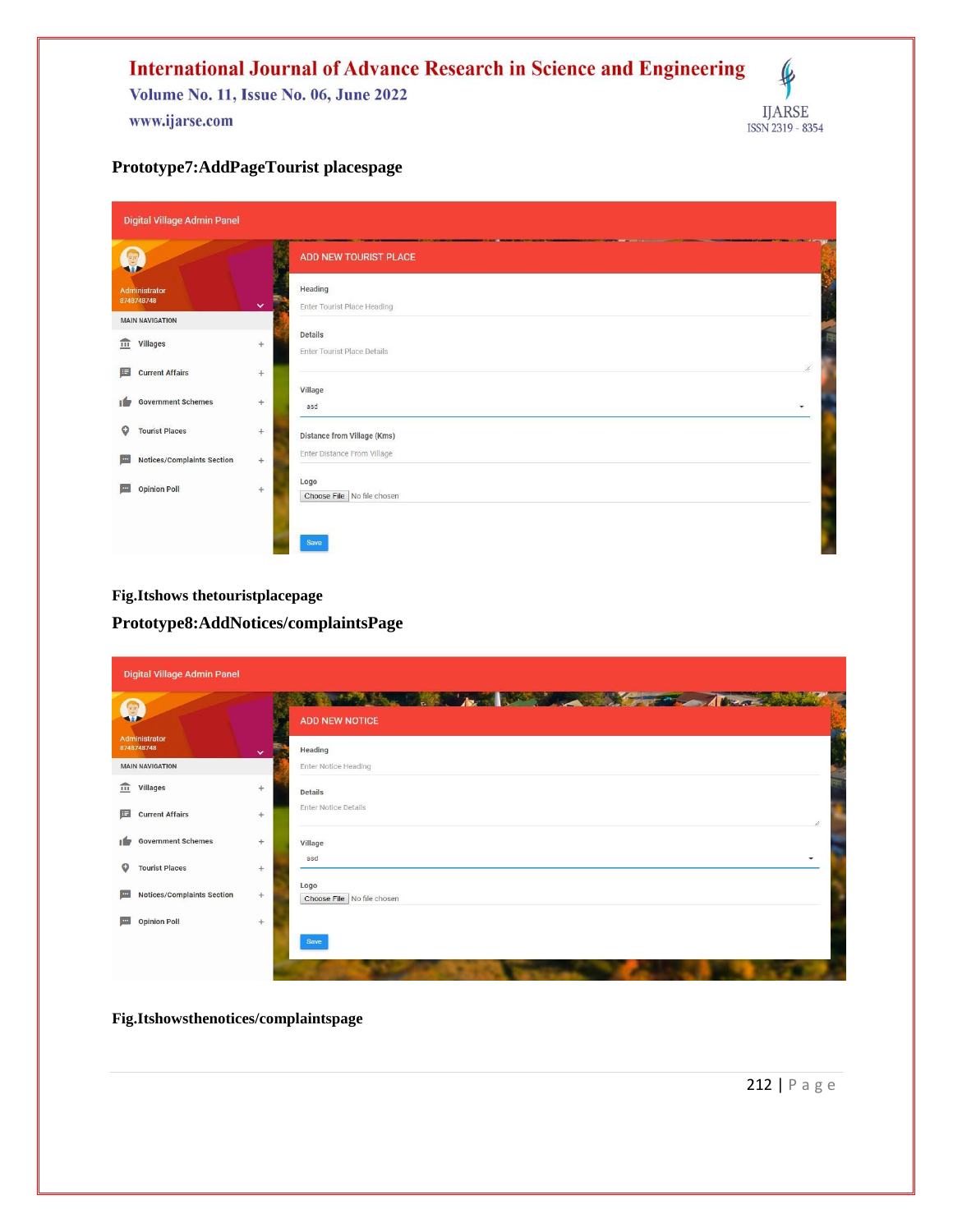#### **International Journal of Advance Research in Science and Engineering**  $\pmb{\varphi}$ **Volume No. 11, Issue No. 06, June 2022 IJARSE** www.ijarse.com ISSN 2319 - 8354

### **Prototype9:AddOpinion PolePage**

| Digital Village Admin Panel            |              |                            |     |  |  |
|----------------------------------------|--------------|----------------------------|-----|--|--|
| Q                                      |              | ADD TODAYS QUESTIONS       | pe. |  |  |
| Administrator<br>8748748748            | $\checkmark$ | Question<br>Enter Question |     |  |  |
| <b>MAIN NAVIGATION</b>                 |              | Option 1                   |     |  |  |
| $\overline{\mathbf{m}}$ Villages       | $+$          | Enter Option 1             |     |  |  |
| 曰<br><b>Current Affairs</b>            | $+$          | Option 2                   |     |  |  |
| <b>Government Schemes</b><br>۱ŵ        | $^{+}$       | Enter Option 2             |     |  |  |
| $\circ$<br><b>Tourist Places</b>       | $+$          | Option 3<br>Enter Option 3 |     |  |  |
| <b>Notices/Complaints Section</b><br>m | $+$          | Option 4                   |     |  |  |
| <b>Opinion Poll</b><br>画               | $+$          | Enter Option 4             |     |  |  |
|                                        |              | Save                       |     |  |  |

### **Fig.Itshows theopinion polepage**

### **Prototype10:AddLogout Page**



#### **Fig.Itshows thelogout**